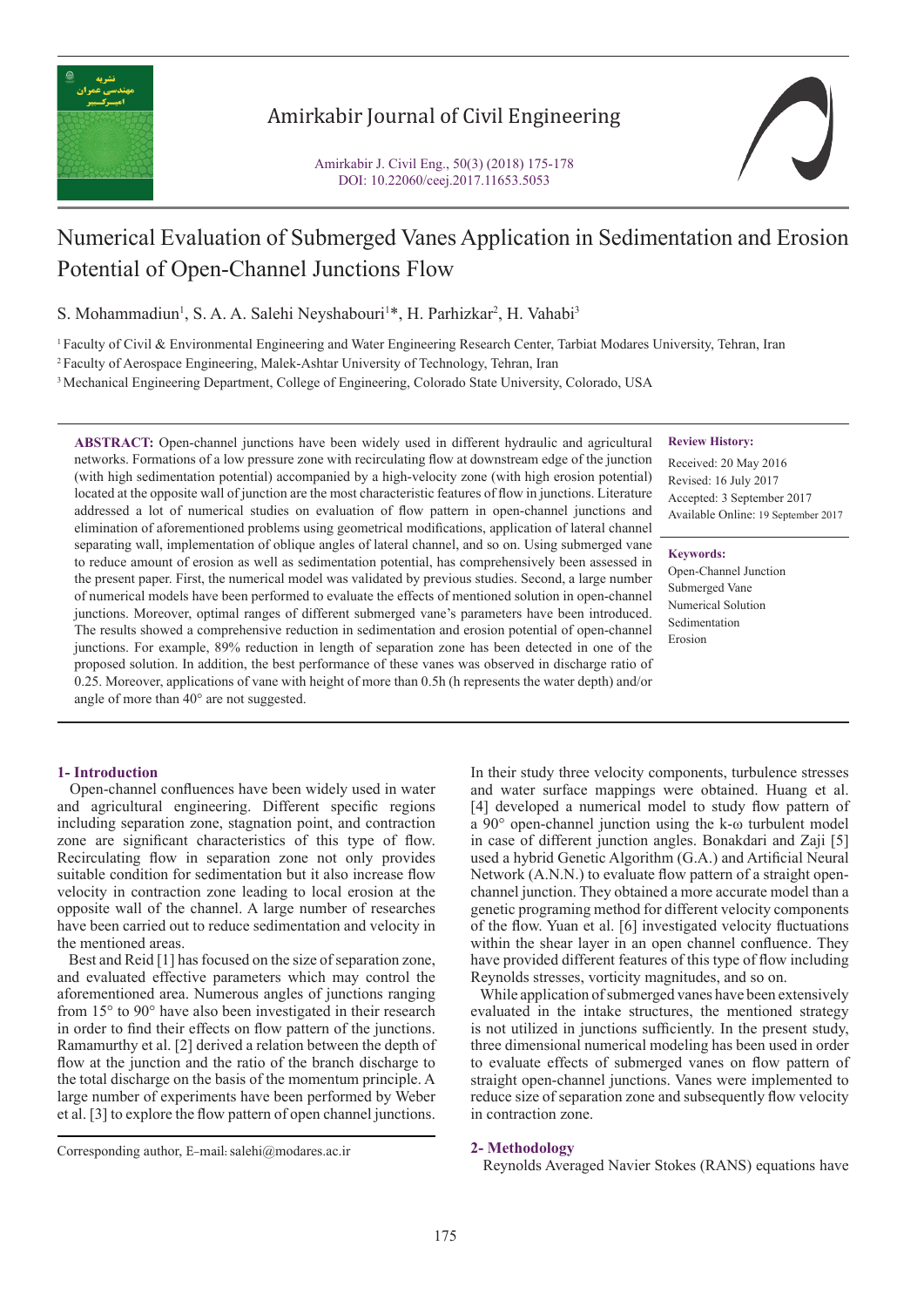been solved here as the governing equations (Equations 1 and 2). Assuming steady state condition, ANSYS FLUENT software were utilized to solve the mentioned equations. Due to required accuracy of turbulence model especially in case of recirculation and secondary flows capture, Reynolds Stress Model (RSM) was implemented in the present study.

$$
\frac{\partial U_i}{\partial x_i} = 0 \tag{1}
$$

$$
\rho U_j \frac{\partial U_i}{\partial x_j} = -\frac{\partial P}{\partial x_i} + \frac{\partial}{\partial x_j} (2\nu S_{ji} - \rho \overline{u_i u_j})
$$
(2)

where  $x =$  spatial coordinates, i and j=1, 2, 3; U<sub>i</sub>=mean velocity in the  $x_i$ -direction; t=time;  $g=$  gravitational acceleration;  $p=$ density of fluid;  $P=$ pressure;  $\overline{u_i u_j}$   $\overline{v}$ =molecular viscosity; = terms in Reynolds stress tensor.

 To validate numerical model, experimental results of Weber et al. [3] in a 90° straight confluence were used. A sketch of their experimental flume has been illustrated in Figure 1.



**Figure 1. Experimental flume of Weber et al. [3]**

In the present study,  $x^*$ ,  $y^*$ , and  $z^*$  were used to show dimensionless coordinates normalized by channel width. Subsequently, application of submerged vanes were investigated to reduce sizes of both separation zone and contraction area. The mentioned reductions may lead to reduce both potentials of sedimentation and erosion in this type of flows. A large number of numerical models have been developed to present optimized specifications of these vanes in junctions.

#### **3- Results and Discussion**

 Contours of normalized velocity in a horizontal plane with  $z^*=0.278$  and a vertical plane with  $x^*=-2$  have been depicted in Figure 2 in case of numerical and experimental results.

 According to Figure 2, numerical and experimental contours of velocity are in good agreement with each other. Obviously, separation (I) and contraction (II) zones and developing flow area (III) have been captured by numerical model. Also, amounts of maximum velocity after the junction and variations of velocity along the depth have been evaluated in the present study. These variables are also verified the acceptable accuracy of the developed numerical model.

Figure 3 shows normalized vectors of velocity in case of a simple junction and a junction with a vane of 0.3h (h represents the depth of flow) height located at the angle of 20° with respect to flow direction. Based on this figure, application of submerged vanes lead to significant reduction of separation zone length by deflecting flow toward this area and generation of appropriate secondary flows at the section of the channel.



**Figure 2. Contours of u\* velocity at the z\*=0.278 and x\*=-2 in numerical and experimental models**



 Furthermore, normalized velocity vectors of u\* in a plane located at z\*=0.278 (near the surface) have been shown in Figure 4 in case of a simple junction and a junction with a vane of 0.3h height located at the angle of 20° with respect to flow direction.

 Utilizing the mentioned submerged vane causes 65% and 28% reduction in separation zone length and width, respectively. As mentioned before, this reductions in length